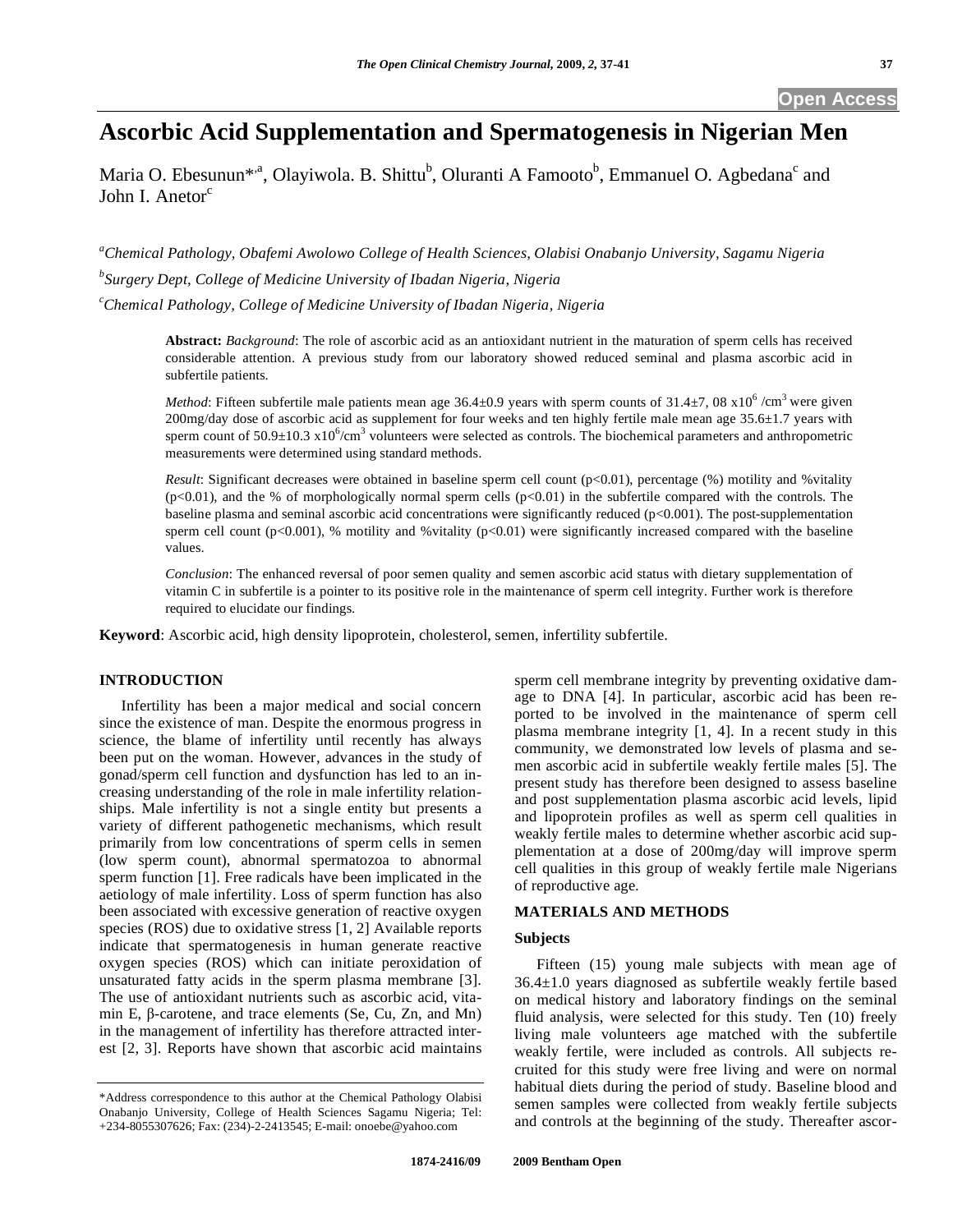bic acid of 200mg/day was given to all the patients, only for a period of four weeks, after which blood sample was collected from the patients only. This study received ethical approval from the University of Ibadan/University College Hospital Ethical Review Committee. Written or oral Informed Consent was obtained from all participants.

#### **Anthropometric Measurement**

 The body weight and height of all subjects were measured using standard procedures. The body mass index was calculated using Quetelet formula W  $(kg)/\dot{H}^2(m)$  [6].

# **Blood Sample Collection**

 Blood samples were collected from the antecubital fossa with pyrogen free syringes and sterile needles with minimal stasis from both patients and control subjects into ethylene diamine tetra acetic acid (EDTA) bottles after an overnight fast (10-14 hours). The samples were immediately wrapped in black carbon paper and placed in an ice bag to prevent oxidation. After centrifugation, each separated plasma sample was divided into two aliquots. One aliquot was immediately analyzed for ascorbic acid, while the second aliquot was stored at  $-20$  °C until analyzed for lipid and lipoprotein profiles.

# **Semen Collection**

 Semen samples were obtained from all subjects by masturbation into plain bottles after 3-5 days of abstinence from sexual relationship. These samples were also assayed for ascorbic acid and total cholesterol (TC), LDLC and HDLC. The % motility, % vitality, %morphological abnormality, viscosity, volume and sperm cell count were assessed using the method recommended by WHO [7].

# **Analytical Methods**

 The method of Aye kyaw [8] was used for the assay of plasma/semen ascorbic acid levels. Declaration of Helsinki and semen total, HDL cholesterol and triglyceride concentrations [9, 10].

 The LDL cholesterol level was calculated using the formula of Friedwald *et al.* [11]. Semen sperm counts, volume, % motility, % vitality and % of sperm cells with morphological normal were obtained using WHO [7] recommended methods. Quality control samples were included in all assays.

#### **Statistical Analysis**

 All results were subjected to statistical analysis using the SPSS package analysis. The results were expressed as mean  $\pm$  SE. Student t- test and analysis of variance (ANOVA) were employed for pairwise and group comparison, this was further subjected to Post Hoc Test. Differences were regarded as significant at  $p$ < 0.05. Pearson correlation coefficient was used to determine any relationship in the different parameters.

# **RESULTS**

 As shown in Fig. (**1**), the seminal characteristics at baseline showed remarkable improvement in all sperm quality characteristics after supplementation with 200mg/day ascorbic acid for four consecutive weeks.



**Fig. (1).** Seminal characteristics at baseline and post supplementation.

 Table **1** shows the physical characteristics and sperm cell quality of the subfertile patients at baseline and controls. The BMI in the subfertile men was significantly  $(p<0.05)$  higher in the patients than the corresponding control value. No significant differences were obtained in the other physical characteristics as well as the seminal volume. However, the sperm cell count  $(p<0.05)$ , % motility and % vitality (p<0.01) showed significant decreases when compared with the corresponding values in the control group. On the other hand the percentage morphology of normal cells  $(p<0.01)$ was significantly reduced in the subfertile men when compared with the corresponding value in the control group.

 Table **2** shows biophysical and biochemical characteristics in subfertile men at baseline and post treatment. . These percentage increases in the sperm qualities in subfertile men from baseline and post supplementation in the seminal qualities are volume (7.5%), %sperm cell count (48%), %vitality (45%), %motility (43%) and the % morphology normal cells (14%) from baseline values.

 There were significant changes in the mean seminal HDLC and ascorbic acid  $(p<0.01)$  when compared with the corresponding baseline values. No significant changes were obtained in the other parameters.

Seminal fluid qualities & biochemical parameters of subfertile patients at baseline, post treatment and controls (Table **3**). The analysis of variance showed significant changes in %motility and vitality (p<0.001). There were also significant increases in the seminal TG (P<0.05), HDLC (P<0.01) and ascorbic acid  $(P<0.001)$ . The post Hoc analysis showed that there were significant increases in the% motility, %vitality, seminal HDLC, and ascorbic acid when compared with the control and baseline values.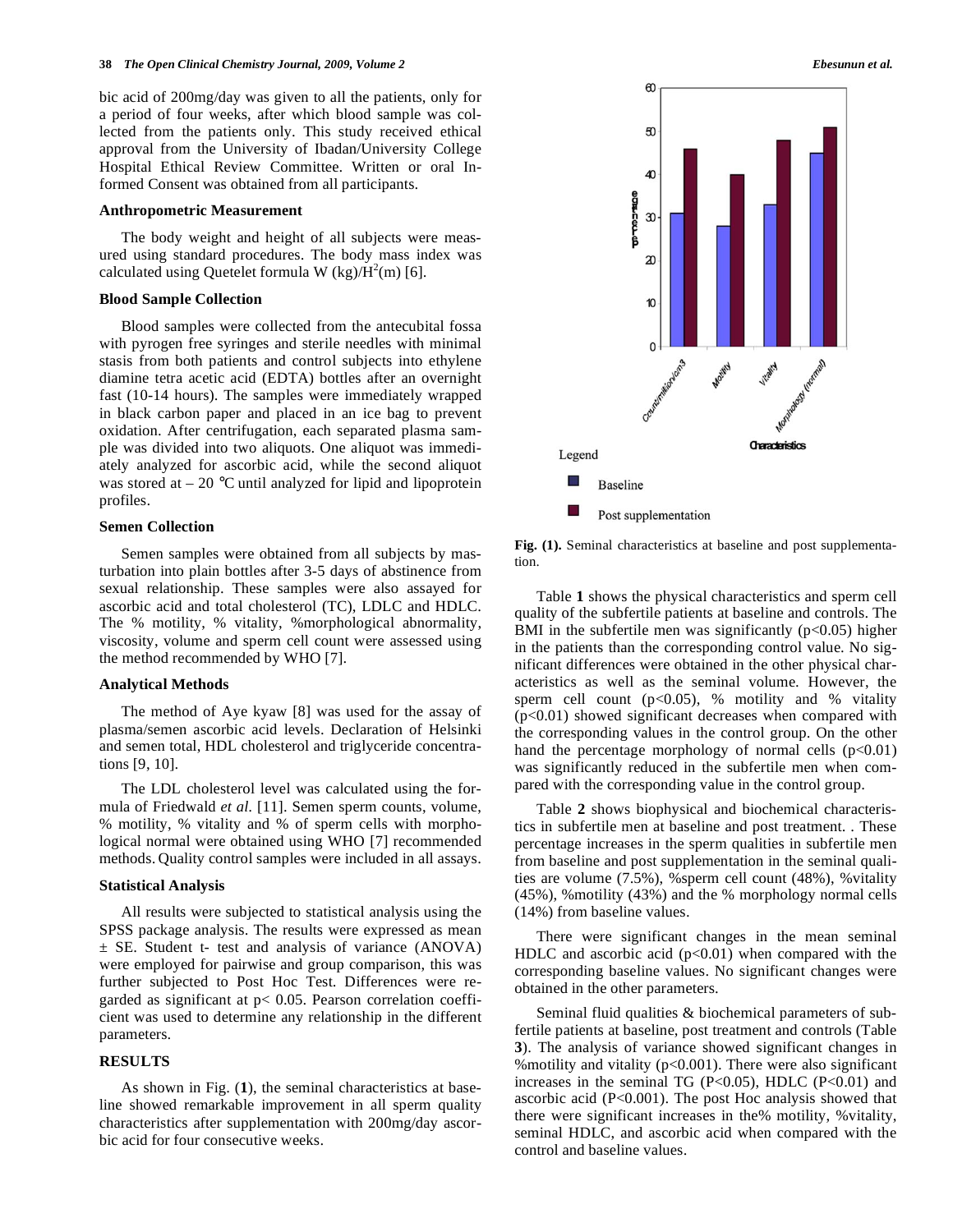# **Table 1. Physical Characteristics and Sperm Qualities in Sub Fertile and Control SubjectS (Mean±S.E)**

|                          | PATIENTS (n=15) | CONTROLS $(n=10)$ | t-Value | p-Value |
|--------------------------|-----------------|-------------------|---------|---------|
| AGE (yrs)                | $36.5 \pm 5.36$ | $35.6 \pm 1.79$   | 0.51    | >0.05   |
| WEIGHT $(kg)$            | $68.4 \pm 1.95$ | $63.9 \pm 2.70$   | 1.18    | >0.05   |
| HEIGHT(m)                | $1.7 \pm 0.01$  | $1.7 \pm 0.02$    | 0.41    | >0.05   |
| BMI (kg/m <sup>2</sup> ) | $24.3 \pm 0.02$ | $22.6 \pm 0.09$   | 2.12    | < 0.05  |
| VOLUME $(cm3)$           | $2.8 \pm 0.40$  | $3.5 \pm 0.48$    | 1.11    | >0.05   |
| COUNT $(x 10^6/cm^3)$    | $31.4 \pm 7.08$ | $50.9 \pm 10.33$  | 2.71    | < 0.05  |
| MOTILITY (%)             | $28.6 \pm 4.66$ | $64.0 \pm 3.04$   | 2.90    | < 0.01  |
| VITALITY (%)             | $33.6 \pm 5.63$ | $63.5 \pm 3.4$    | 5.29    | < 0.01  |
| MORPHOLOGY (%normality)  | $46.4 \pm 8.04$ | $65.5 \pm 14.40$  | 6.50    | < 0.01  |

BMI =Body mass index.

n= number of subjects.

p= significant level.

**Table 2. Physical Characteristics, Sperm Qualities and Biochemical Parameters in Subfertile Patients at Baseline and Post Supplementation (Mean±S.E)** 

| <b>Variables</b>         | <b>BASELINE</b> (n=15) | $POST(n=15)$     | t-value | p-value        |  |
|--------------------------|------------------------|------------------|---------|----------------|--|
|                          | $68.41 \pm 1.95$       | $69.0 \pm 2.5$   | 0.144   | >0.05          |  |
| HEIGHT(m)                | $1.7 \pm 0.02$         | $1.7 \pm 0.02$   | 1.34    | >0.05          |  |
| BMI (kg/m <sup>2</sup> ) | $24.02 \pm 0.73$       | $24.4 \pm 1.27$  | 0.172   | >0.05          |  |
| VOLUME $(cm3)$           | $2.8 \pm 0.40$         | $3.0 \pm 0.21$   | 0.332   | >0.05          |  |
| COUNT $(x 10^6/cm^3)$    | $31.4 \pm 7.08$        | $51.63 \pm 8.58$ | 3.081   | $< 0.001$ **** |  |
| MOTILITY (%)             | $28.6 + 4.66$          | $40.0 + 4.80$    | 2.777   | ${<}0.01***$   |  |
| VITALITY (%)             | $33.6 \pm 5.63$        | $48.6 \pm 5.83$  | 2.469   | ${<}0.01***$   |  |
| MORPHOLOGY (%normal)     | $46.4 \pm 8.09$        | $51.3 \pm 5.50$  | 1.084   | $>0.05**$      |  |
|                          | $75.4 \pm 9.50$        | $76.6 \pm 4.2$   | 1.513   | >0.05          |  |
| $T.G$ (mg/dl)            | $70.4 \pm 5.58$        | $58.5 \pm 7.15$  | 1.86    | >0.05          |  |
|                          | $22.7 \pm 1.9$         | $32.0 \pm 12.7$  | 2.30    | < 0.01         |  |
| $LDLC$ (mg/dl)           | $38.6 \pm 8.0$         | $25.3 \pm 7.6$   | 1.765   | >0.05          |  |
| ASCORBIC ACID (mg/dl)    | $1.8 \pm 0.28$         | $2.8 \pm 0.33$   | 2.39    | < 0.01         |  |

n=number of subjects T.C=Total cholesterol.

TG =Triglyceride.

HDLC-=High density lipoprotein cholesterol.

 $LDLC = Low density lipoprotein cholesterol.$ 

BMI=Body mass index.

\*7.5% increase from baseline value. \*\* 14%.

\*\*\*43-45%. \*\*\*\*68%.

 Table **4** shows plasma biochemical parameters in all subjects. The analysis of variance showed significant changes in plasma ascorbic acid concentration (p<0.001) and HDLC (p<0.01) only. The %motility was significantly correlated with the % of morphologically normal sperm cells only in the post supplementation  $(r=0.646, p<0.01)$   $(r=0.787,$ p<0.01) (table not shown).

# **DISCUSSION**

 This study appears to have significantly extended the earlier findings in our previous report in which plasma and seminal ascorbic acid levels were significantly reduced in subfertile male subjects at baseline [5].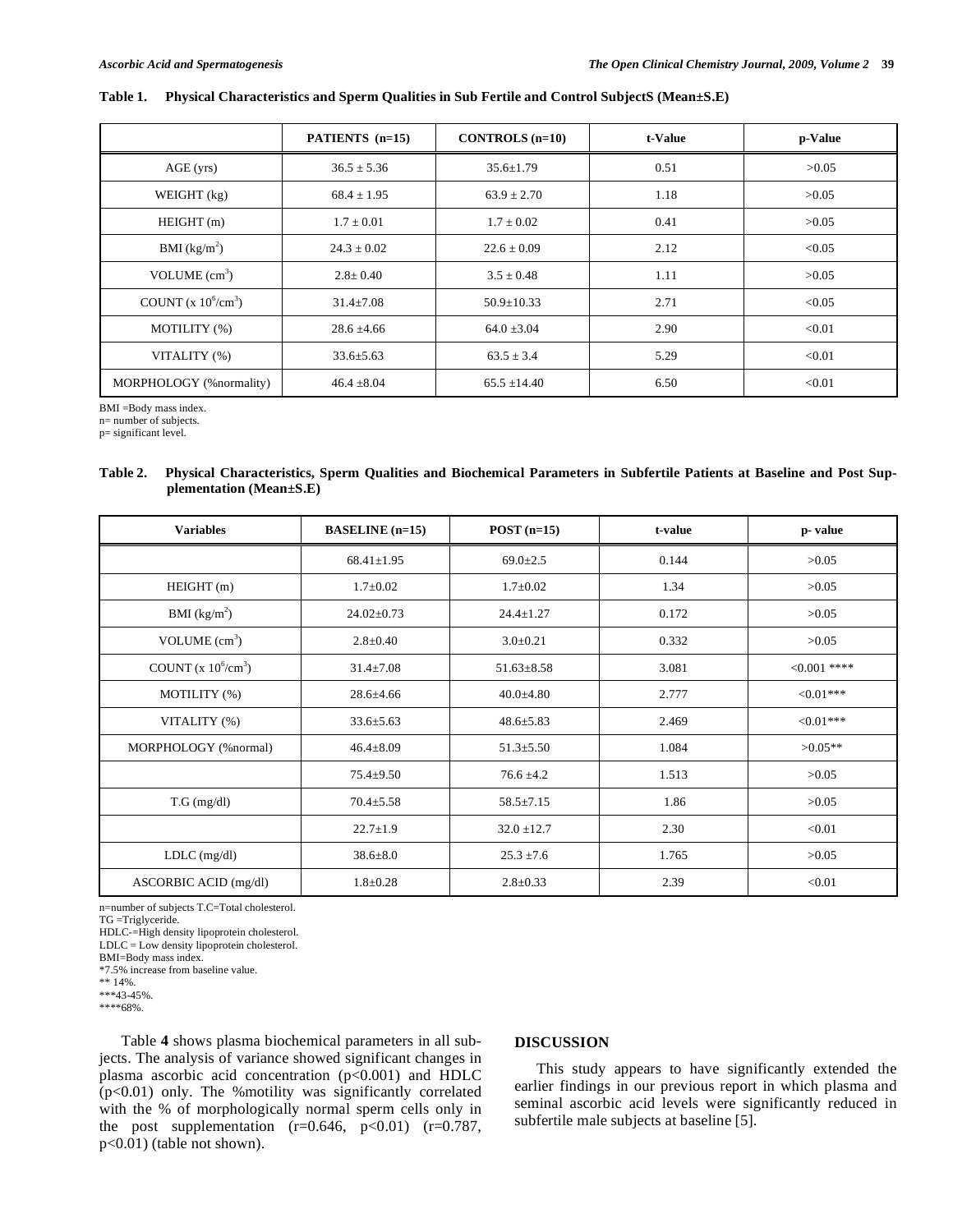| Table 3. Seminal Fluid Qualities & Biochemical Parameters of Subfertile Patients at Baseline, Post Treatment and Controls |  |  |  |  |  |  |  |
|---------------------------------------------------------------------------------------------------------------------------|--|--|--|--|--|--|--|
| $(Mean \pm S.E)$                                                                                                          |  |  |  |  |  |  |  |

| <b>Variable</b>       | Baseline $n=15$  | <b>Post-Treatment n=15</b> | Control $n=10$   | <b>F-value</b> | p-value |
|-----------------------|------------------|----------------------------|------------------|----------------|---------|
| VOLUME $(cm3)$        | $2.8 \pm 0.40$   | $3.0 \pm 0.21$             | $3.5 \pm 0.48$   | 1.17           | >0.05   |
| COUNT $(x10^6/cm^3)$  | $31.76 \pm 7.08$ | $51.63 \pm 8.5$            | $50.9 \pm 10.33$ | 1.89           | >0.05   |
| MOTILITY (%)          | $28.6 \pm 4.66$  | $40.2 \pm 4.8$             | $64.0 \pm 3.14$  | 13.59          | < 0.001 |
| VITALITY (%)          | $33.6 \pm 5.63$  | $48.0 \pm 5.83$            | $63.5 \pm 3.41$  | 9.086          | < 0.001 |
| MORPHOLOGY (%normal)  | 46.4 $\pm$ 8.09  | $51.7 \pm 5.59$            | $65.5 \pm 4.5$ . | 17.529         | < 0.001 |
| $T.C$ (mg/dl)         | $75.4 \pm 9.50$  | $76.66 \pm 9.34$           | $57.0 \pm 4.20$  | 1.302          | >0.05   |
| $TG \, (mg/dl)$       | $70.4 \pm 5.58$  | $58.66 \pm 3.7$            | $54.5 \pm 7.1$   | 1.85           | < 0.05  |
| $HDLC$ (mg/dl)        | $22.73 \pm 1.9$  | $32.0 \pm 12.7$            | $26. \pm 2.00$   | 5.060          | < 0.01  |
| $LDLC$ (mg/dl)        | $38.6 \pm 8.0$   | $25.3 \pm 7.6$             | $20.6 \pm 2.90$  | 1.337          | >0.05   |
| ASCORBIC ACID (mg/dl) | $1.84 \pm 0.28$  | $2.8 \pm 1.30$             | $6.3 \pm 0.08$   | 24.73          | < 0.001 |

n=number of subjects.

T.C=Total cholesterol.

TG =Triglyceride.

HDLC-=High density lipoprotein cholesterol.

LDLC = Low density lipoprotein cholesterol.

#### **Table 4. Plasma Biochemical Parameters in Subfertile Men at Baseline, Post Supplementation and Control Subjects (mean±S.E)**

| <b>Variable</b>       | Baseline $n=15$   | Post-Treatment n=15 | Control $n=10$   | <b>F-value</b> | p-value |
|-----------------------|-------------------|---------------------|------------------|----------------|---------|
| $TC$ (mg/dl)          | $168.3 \pm 16.81$ | $166.7 \pm 6.06$    | $165.1 \pm 10.3$ | 0.522          | >0.05   |
| $TG \, (mg/dl)$       | $77.9 + 5.06$     | $68.0 \pm 5.3$      | $64.7 \pm 6.53$  | 1.528          | >0.05   |
| $HDLC$ (mg/dl)        | $52.9 \pm 5.71$   | $64.2 \pm 5.6$      | $78.0 + 9.10$    | 3.311          | < 0.05  |
| $LDLC$ (mg/dl)        | $99.7 \pm 14.15$  | $88.9 \pm 13.53$    | $74.1 \pm 5.96$  | .0874          | >0.05   |
| ASCORBIC ACID (mg/dl) | $0.40 \pm 0.04$   | $0.6 \pm 0.06$      | $1.2 \pm 0.95$   | 30.634         | < 0.001 |

n=number of subjects.

T.C=Total cholesterol.

TG =Triglyceride.

HDLC-=High density lipoprotein cholesterol.

LDLC = Low density lipoprotein cholesterol.

 The sperm qualities and ascorbic acid status of the weakly fertile men prior to daily intake of ascorbic acid (200mg) were generally poor as compared to the fertile men. There was clear evidence for a favorable response to ascorbic acid supplementation as our results showed remarkable improvement in sperm cell qualities as demonstrated by increases in sperm cell count, % sperm cell motility, % sperm cell vitality, and a reduction in the % of sperm cell with abnormal morphology after ascorbic acid supplementation for four weeks. The plasma ascorbic acid was remarkably increased after supplementation, invariably leading to an increase in the concentration of ascorbic acid in the semen which probably caused a significant enhancement of spermatogenesis in these subjects. The significantly increased seminal ascorbic acid concentration probably suggests that improved sperm cell qualities after supplementation, may be mediated through increased availability of seminal ascorbic acid required for reducing the damaging effect of ROS in part and enhancement of spermatogenesis. Although a trend for improved semen parameters was observed after ascorbic

acid supplementation, the difference was not statistically significant. Perhaps the improvement in the seminal qualities would have been more remarkable if the duration of supplementation was prolonged.

 Previous studies have shown that high concentrations of ascorbic acid in the semen play an essential role in the maintenance of the genetic integrity of the sperm cell membrane [12-15]. In our subfertile men, the low density lipoprotein cholesterol, although not statistically significant was higher in the at baseline than in the controls. The resultant increased oxidation of LDLC to produce a high concentration of lipid peroxides (COSH) may promote the destruction of sperm cell membrane and cause eventual death of sperm cell [13]. This speculation is corroborated by decreased level of LDLC, increased seminal concentrations of HDLC and ascorbic acid concentrations after four weeks of ascorbic acid supplementation in the subfertile men. It is also known that in the presence of adequate anti-oxidant nutrients, to scavenge injurious free radicals, the life span of sperm cells